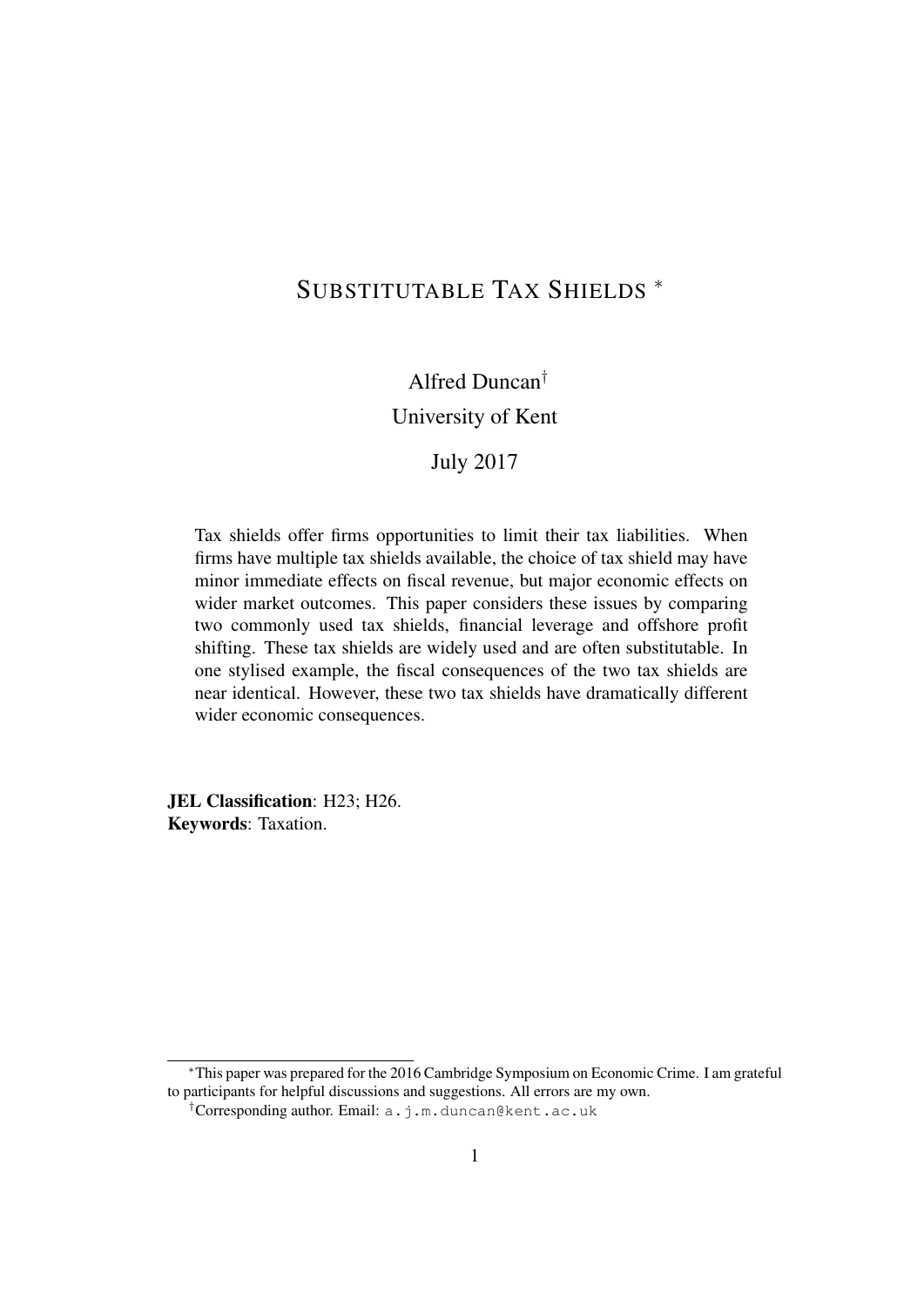#### **INTRODUCTION**

When multiple tax shields are present, elimination of one of these shields will have little effect on the total tax receipts collected from affected firms. Firms can substitute one tax shield for another. But this substitution can have affect the income streams of stakeholders; these changes may affect tax receipts if the affected income streams are taxed differentially. Further, the shift in behaviour from one tax shielding activity to another may have sizeable economic costs or benefits in a wider context. As an example to explore these ideas, we consider substitution between two corporate income tax shields: offshore relocation of intangible assets and financial leverage.

The messages of this paper are the following: First, where substitutable tax shields or avoidance opportunities are present, commonly derived "tax gap" measures of the fiscal costs of any given tax scheme are likely to over-estimate the fiscal costs of the scheme. Firms can substitute between multiple tax shields, some of which are more or less frowned upon by authorities even when they have similar fiscal costs. Second, while the immediate fiscal costs of any given tax shield may be lower than typical estimates, the wider economic consequences of firms' choices of tax shields are likely to be understated. It matters which tax shield is employed. Third, the direct fiscal consequences of offshoring and financial leverage are less clear cut than might be assumed. High return investments are likely to be undertaken regardless of the presence of tax shields, and the tax shield reduces their associated tax receipts. Investment projects with moderate returns are encouraged when tax shields are present, generating taxable income in high tax countries that would not have been earned in the absence of the tax shield. This increases tax receipts. However, the offshoring tax shield can also encourage low return investments that generate tax losses in high tax countries, reducing tax receipts.

Tax havens offer opportunities for the reduction of firms' corporate income tax liabilities. For our purposes, a *tax haven* is defined as a jurisdiction with zero corporate income tax. A multinational firm with operations in high tax jurisdictions as well as tax havens may choose to transfer intangible assets including intellectual property from high tax countries to tax havens, where the income accrued by the intangible asset will not be taxed. Transfer pricing rules ensure that some of this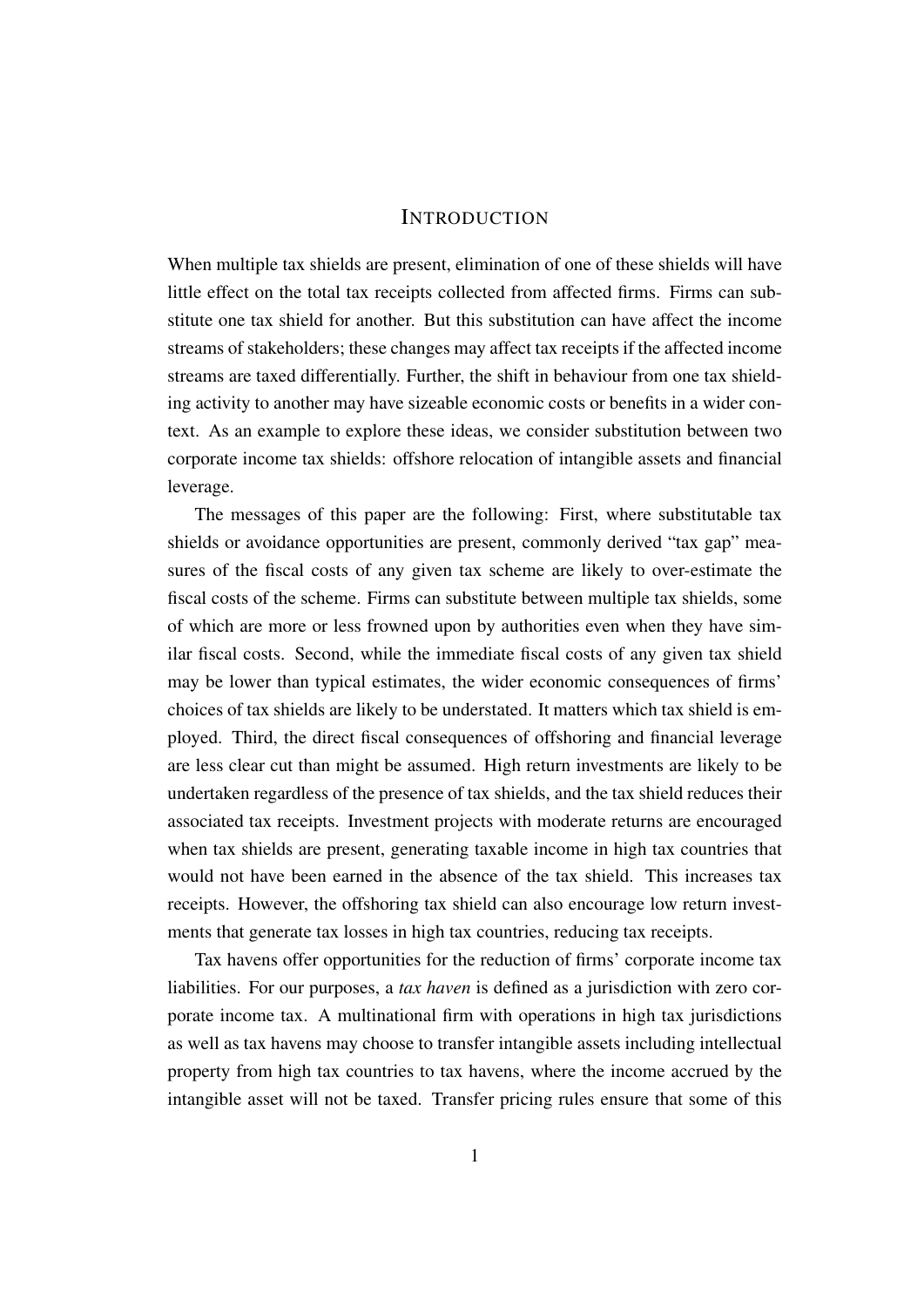income is realised in the high tax country, although as we will see, standard transfer pricing guidelines still allow some scope for reductions in the total tax liability arising from the income of the asset.

Financial leverage also offers an opportunity to reduce firms' corporate income tax liabilities. Debt interest payments are deductible from corporate income for tax purposes. An incorporated firm that issues debt to repurchase outstanding shares reduces their corporate income tax liability by the product of the additional interest cost incurred and the corporate income tax rate. This higher leverage is not necessarily costless from the perspective of the firm. High leverage increases the risk of bankruptcy and reduces the amount of free cash flow available for investment. However, when the tax benefits of greater leverage exceed the economic costs, we would expect firms to use leverage as a means to reduce their tax liability.

Financial leverage and offshore relocation of intangible assets are substitutes. Graham and Tucker (2006) show that firms using offshore tax shields operate with lower leverage than otherwise similar firms who do not use offshore tax shields. This is intuitive and is supported by our theoretical analysis in the following section. At first glance, the fiscal consequence of substitution between leverage and offshoring is limited. One tax shield is being replaced by another, keeping the tax liability of a given firm low. The choice between financial leverage and offshoring does have an impact on the form of distributions to investors. Notably, financial leverage increases the share of interest payments relative to distributions to shareholders through dividends and buybacks, and this may have an effect on the personal tax liabilities of investors if these income streams have differential tax treatment at the personal level.

There are also wider consequences of the choice between the two substitute tax shields. In general equilibrium, excessive financial leverage gives rise to credit cycles. Credit cycles are the mechanism through which widespread financial leverage both amplifies and increases the likelihood of booms and busts (see for example Duncan and Nolan, 2015, for a literature review). Firms with high leverage face an increased likelihood of bankruptcy during recessions. When leverage ratios are high across firms, economic slumps can turn into depressions with widespread bankruptcies and high unemployment. Offshore tax shields also exert economic costs over and above the fiscal costs of lost revenue. Desai and Dharmapala (2006) study the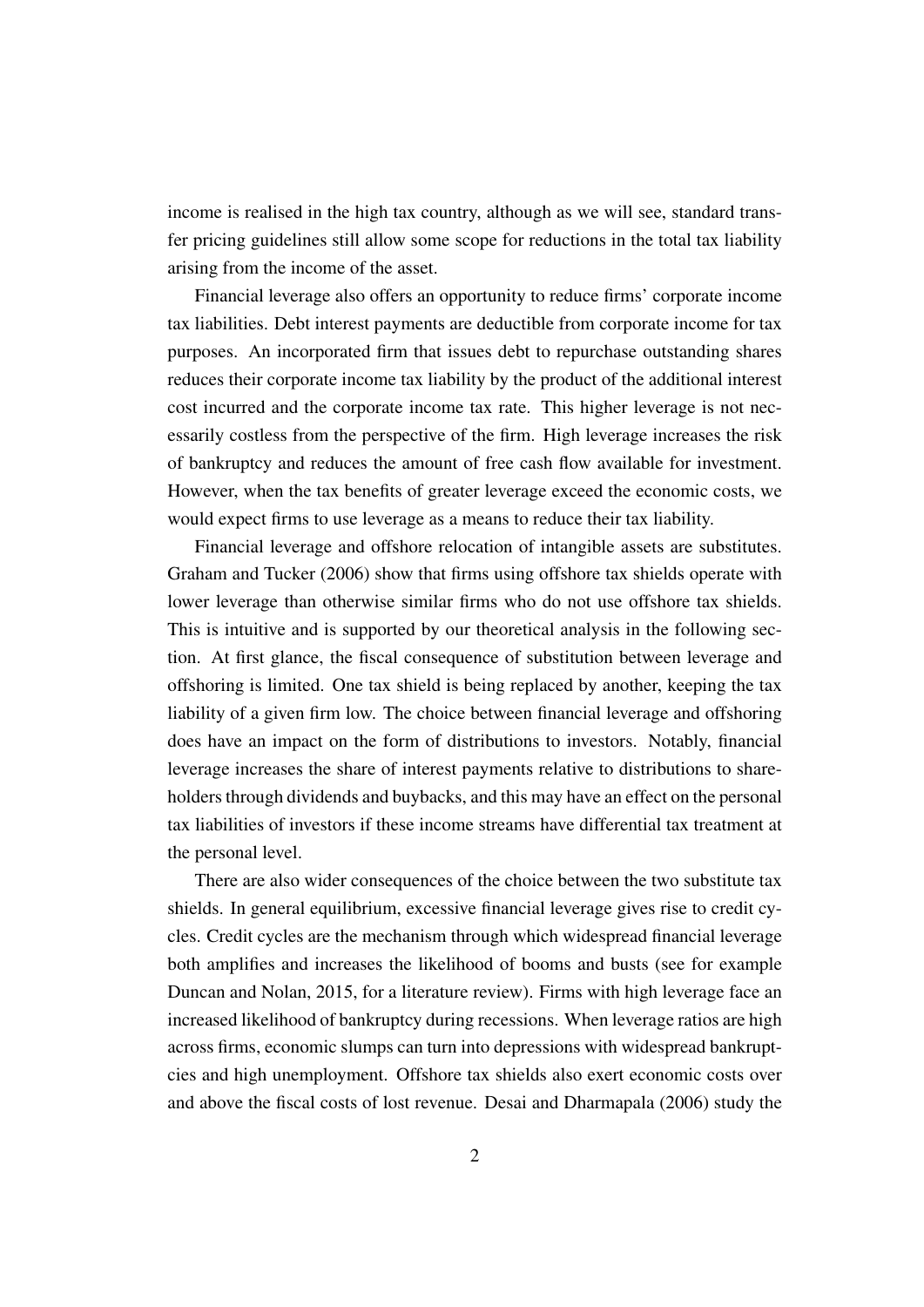use of offshore tax havens by US corporate firms. They find that the use of tax havens makes it easier for corporate executives to extract rents from firms, to the cost of other stakeholders including shareholders. The use of tax havens decreases transparency; this reduction in transparency increases costs associated with information asymmetries between executives and shareholders. In a wider context, the general equilibrium cost of increased information asymmetries is the reduction of returns to household savers and increases in the cost of tax administration. Over time, this is likely to reduce household savings, wages and economic growth. Additionally, our analysis below shows that offshoring can result in the investment in inefficiently low return intangible assets. These low return investments can generate tax losses in high tax countries that can be offset against other income streams. These tax losses make the investments worthwhile from the firm's perspective, even if the return on the investment is so low that the investment is inefficient.

#### 1 TAX AND THE EFFICIENCY OF INVESTMENT DECISIONS

Taxation on corporate income reduces the returns to firms of investment, below the gross return of the investment. When corporate income taxes are high, only investments with very high gross returns are undertaken by firms. This is inefficient, it means that the savings rate of the economy is not high enough to satisfy the population's desire to save for future consumption.<sup>1</sup> We can plot intangible investment projects' after-tax returns against their before-tax returns. Projects with before-tax returns exceeding the firm's discount rate  $\rho$  are *efficient*, and would ideally be accepted by firms and undertaken. Projects with after-tax returns exceeding firm's discount rate will be accepted by firms. Figure 1 presents the space of returns before and after tax. When both before- and after-tax returns of a project exceed the discount rate  $\rho$ , this project is efficient and will be accepted by the firm. Efficient projects can be rejected by firms if the after-tax return is less than  $\rho$ . Even inefficient projects may be accepted by firms if their after-tax return exceeds the discount rate  $\rho$ .

<sup>&</sup>lt;sup>1</sup>Alternatively, if marginal gross returns are less than discount rates, the economy is saving too much. When the marginal investment returns the discount rate, we can say that the *marginal rate of substitution* between consumption now and in the future is equal to the *marginal rate of transformation* between savings and future consumption.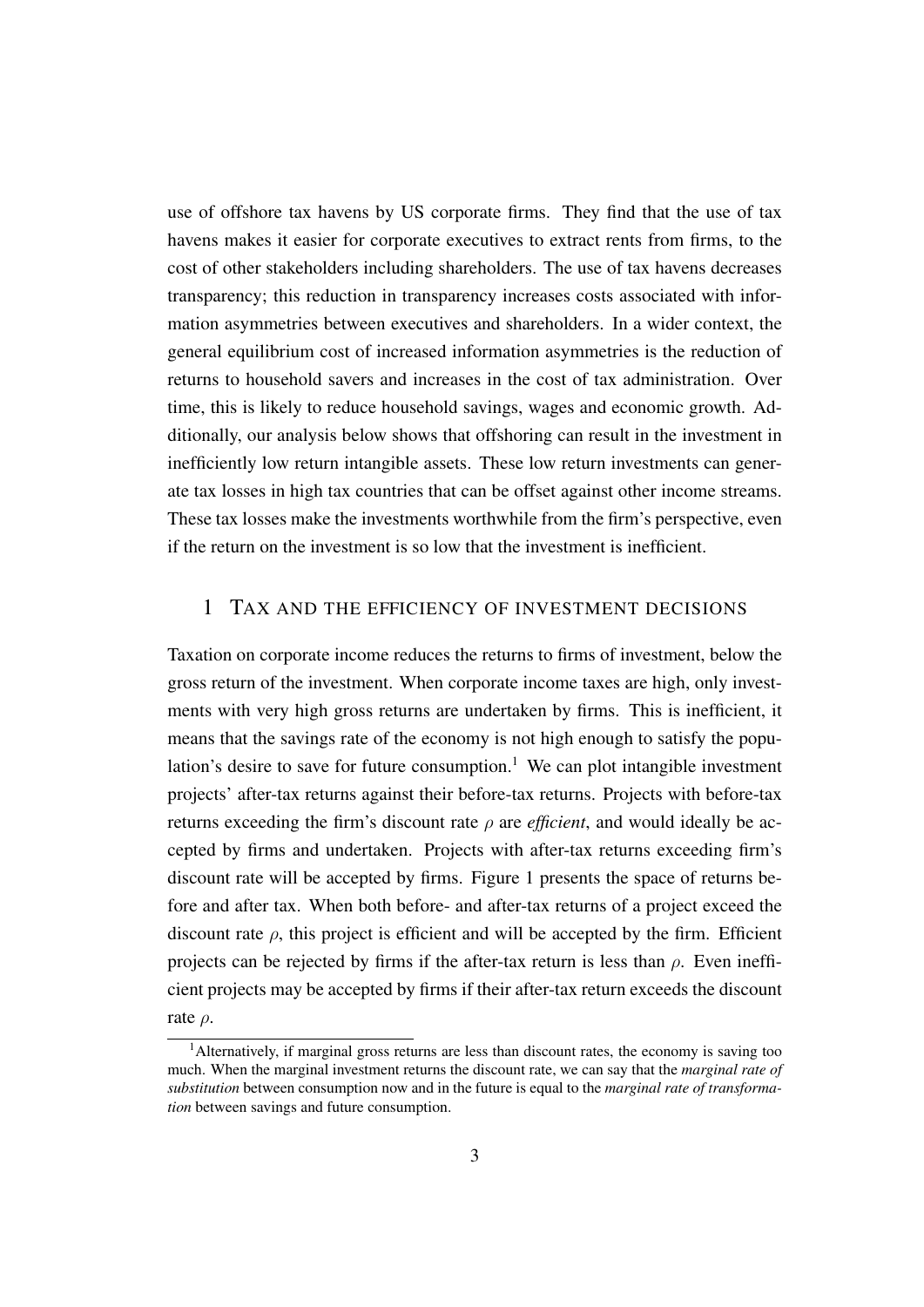

Figure 1: Project efficiency and investment choice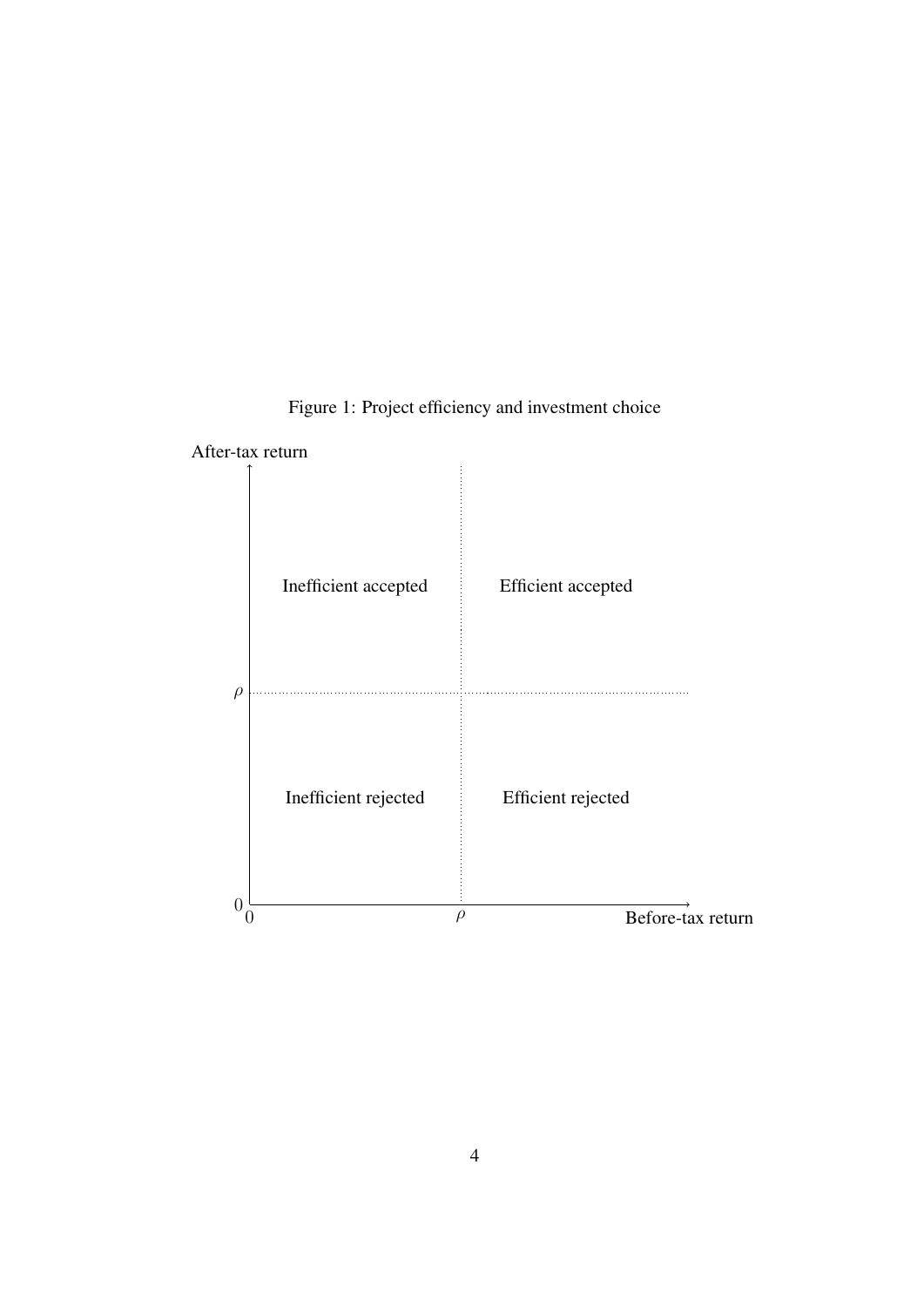### 2 OFFSHORING INTANGIBLE INVESTMENT

The first tax shield we analyse is the "offshoring" of intangible assets. This involves the transfer of intangible assets between subsidiaries of multinational firms, from subsidiaries in high tax jurisdictions to subsidiaries in low tax jurisdictions. These asset transfers between subsidiaries require a Transfer Price to be paid to the selling subsidiary by the purchasing subsidiary. A higher transfer price means higher revenues and taxable income for the home country subsidiary. From the perspective of the consolidated firm, the transfer price has little effect on consolidated income, but does affect the consolidated tax liability of the firm, which depends on the incomes of subsidiaries based in different jurisdictions. Higher transfer prices shift income from low tax jurisdictions to high tax jurisdictions, increasing the consolidated tax burden of the firm.

#### TRANSFER PRICING RULES

The widely adopted OECD Transfer Pricing Guidelines require that prices charged for within-firm transfers are equal to the prices that would have resulted through trade between unrelated parties. This is referred to as the Arms-Length Principle. In practise, the Arms-Length Principle is difficult to apply. Intangible assets transferred within firms seldom resemble assets freely traded between firms. Further, where a hypothetical Arms-Length transaction could be imagined and generates economic surplus for both firms, the price would be result of bilateral negotiation. It follows that the price would largely determined by the bargaining power of the seller and purchaser.

The negotiation-based approach we undertake here does not assume that a unique Arms-Length Price exists. In this way, our approach differs from the standard "concealment cost" approach. Analyses based on the concealment cost approach assume that firms can pay some resource cost to hide the true Arms-Length price from tax authorities. The concealment cost approach is a version of the celebrated Allingham and Sandmo (1972) model. It is used, for example, by Davies et al. (2014) and Huizinga and Laeven (2008). The concealment cost model can also be thought of as an example of the Costly State Falsification framework described by Lacker and Weinberg (1989). Becker and Davies (2014) consider an alternative to concealment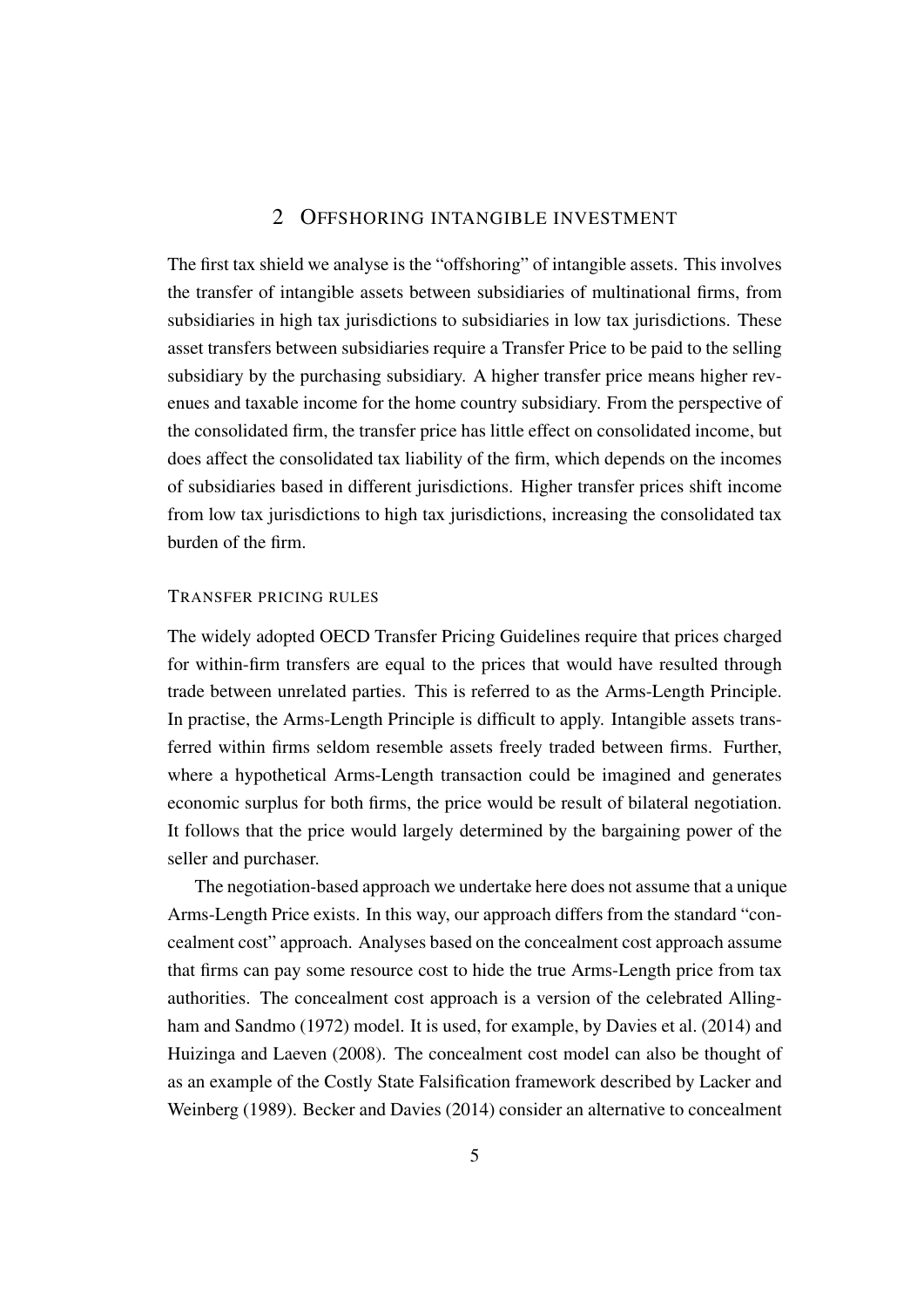cost transfer pricing. In their model, firms post a transfer price, which is then open for negotiation between the revenue authorities of the high tax and low tax countries. The high tax, asset exporting country, would prefer a higher transfer price, boosting the firm's tax liability in the high tax country.

For the present paper, our transfer pricing approach is based on two considerations. First, there is little formal appreciation in the existing literature of the range of possible Arms-Length prices for intangible assets. Intangible assets, including intellectual property, are by nature unique, with few potential buyers and sellers. The resulting price of any Arms-Length transaction would be the result of negotiation, with bargaining power determining which price results from within the *bargaining set*. <sup>2</sup> Any price within the bargaining set is consistent with Arms-Length trade. Our second consideration is that the concealment cost approach is a model of tax evasion: the posted price is not equal to the true Arms-Length price, and improvements in tax authority auditing would reveal the evasion. The transfer pricing rule that we propose in this paper is consistent with the Arms-Length principle considered to be the lawful standard. Arguably, firms in our model are operating in a way that is consistent with the letter and the spirit of the law. Nevertheless, profit shifting still occurs in our model.

## 2.1 MINIMUM TRANSFER PRICING

For our benchmark analysis, we assume that the Arms-Length Purchaser has all the market power in this hypothetical negotiation. That is, the Transfer Price is the lowest price acceptable to the seller. While this price allocates surplus unequally across the hypothetical purchaser and seller, it is still consistent with an Arms-Length transaction as described by the OECD guidelines. Allocating the bargaining power with the hypothetical purchaser has the effect of reducing the transfer prices charged, and thereby increasing the value of the tax shield. After exploring this example, we later consider an alternative Transfer Pricing Rule which allocates all the market power with the seller: this adjustment does have an effect on some of our results, but still offers a tax shield to the multinational firm.

 $2$ In any bilateral negotiation, the bargaining set is the set of prices which result in non-negative surpluses for both agents. Any price within the bargaining set is acceptable to both agents.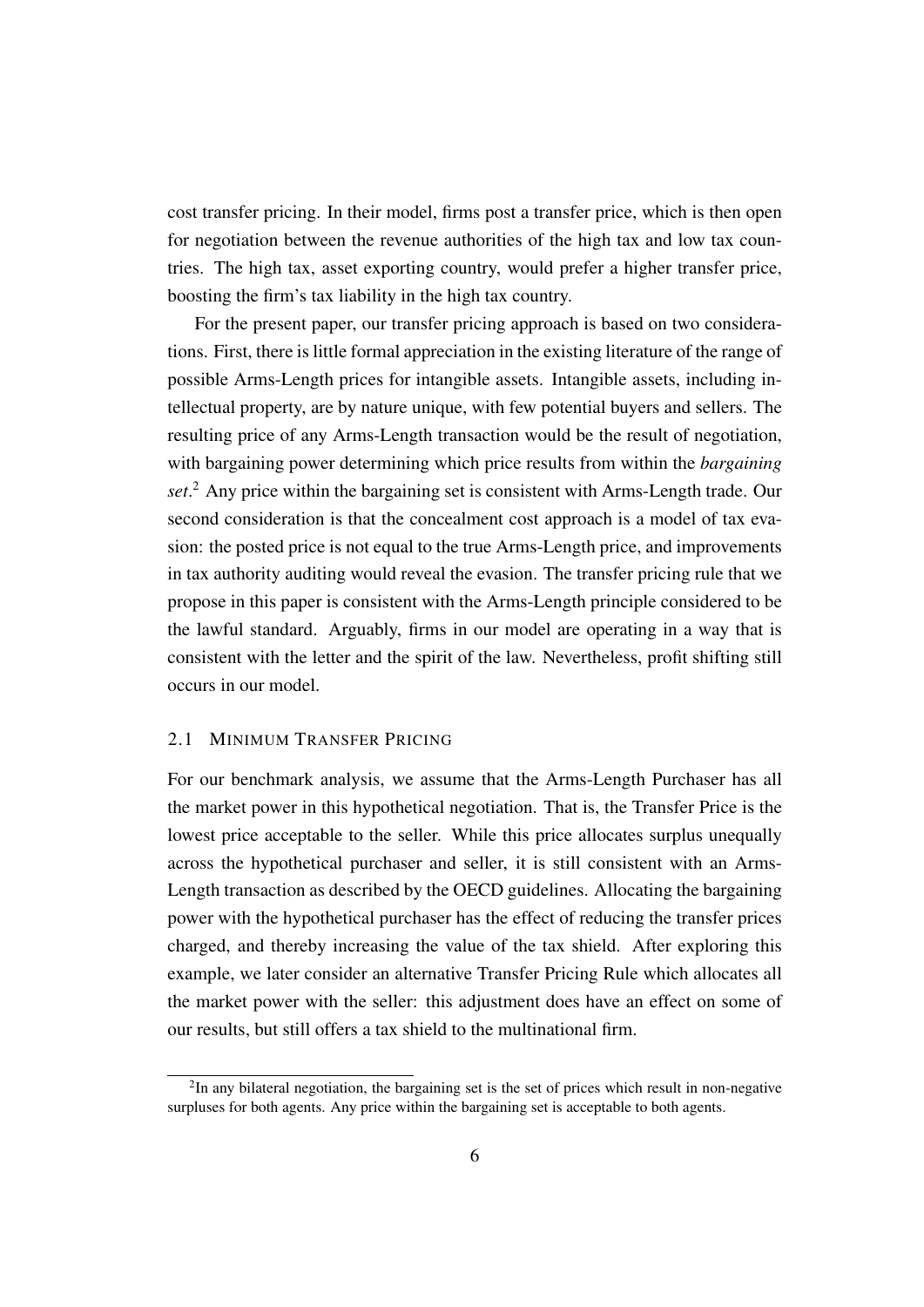*Minimum Transfer Pricing Rule: The Minimum Transfer Price leaves the home country seller of the asset indifferent between holding the asset or selling the asset.*

Figure 2 plots before- and after-tax returns of projects under Zero Taxation (ZT), Tax Shielding under the Minimum Transfer Pricing Rule (T) and No Shielding (NS). The Zero Taxation schedule is the 45 degree line: before- and after-tax returns are equal. The No Shielding schedule describes the after-tax returns of projects under home country corporate income tax rate  $\tau$ . When the home country tax rate  $\tau$  are high, the slope of the No Shielding schedule is shallow. The tax shielding schedule  $(T)$  describes the after-tax returns of projects when the intangible asset is transfered to a zero tax jurisdiction under the transfer pricing rule. The returns to the consolidated firm under offshoring with the Minimum Transfer Pricing Rule are derived in Appendix B. The schedule  $T$  is described by Equation 2.

Under No Shielding, total tax due on any given project is captured by the vertical distance between the 45 degree line (ZT) and the No Shielding schedule (NS). That is, taxation due is indicated by shaded regions A and B. Region C is not available to tax authorities, as under No Shielding the projects in region C are unlikely to be accepted by firms—these projects have after-tax returns that are less than the firms' discount rate ρ.

The tax shielding schedule  $(T)$  crosses the Zero Taxation  $(T)$  schedule at  $(\rho/(1 - \tau), \rho/(1 - \tau))$ . At this point, the Transfer Price of the intangible asset is equal to the cost of the project; consequently, the tax paid in the home country under tax shielding is zero. Projects with before-tax return exceeding  $\rho/(1-\tau)$  enjoy a Transfer Price exceeding the cost of the project, resulting in a positive tax liability in the home country, indicated by the shaded region A. Projects with before-tax return less of less than  $\rho/(1 - \tau)$  enjoy a Transfer Price that is less than the cost of the project. This generates tax losses in the home country that can be used to offset taxable profits. The implicit subsidy drawn from these projects is indicated by the region D. In sum, the total tax paid by the firm under Tax Shielding is difference between the tax liabilities indicated by the region A and the tax assets indicated by the region  $D<sup>3</sup>$ 

Under Zero Taxation, all efficient projects are accepted, and all inefficient projects

<sup>&</sup>lt;sup>3</sup>The areas do not correspond to total monetary values, as there are no quantities on this diagram.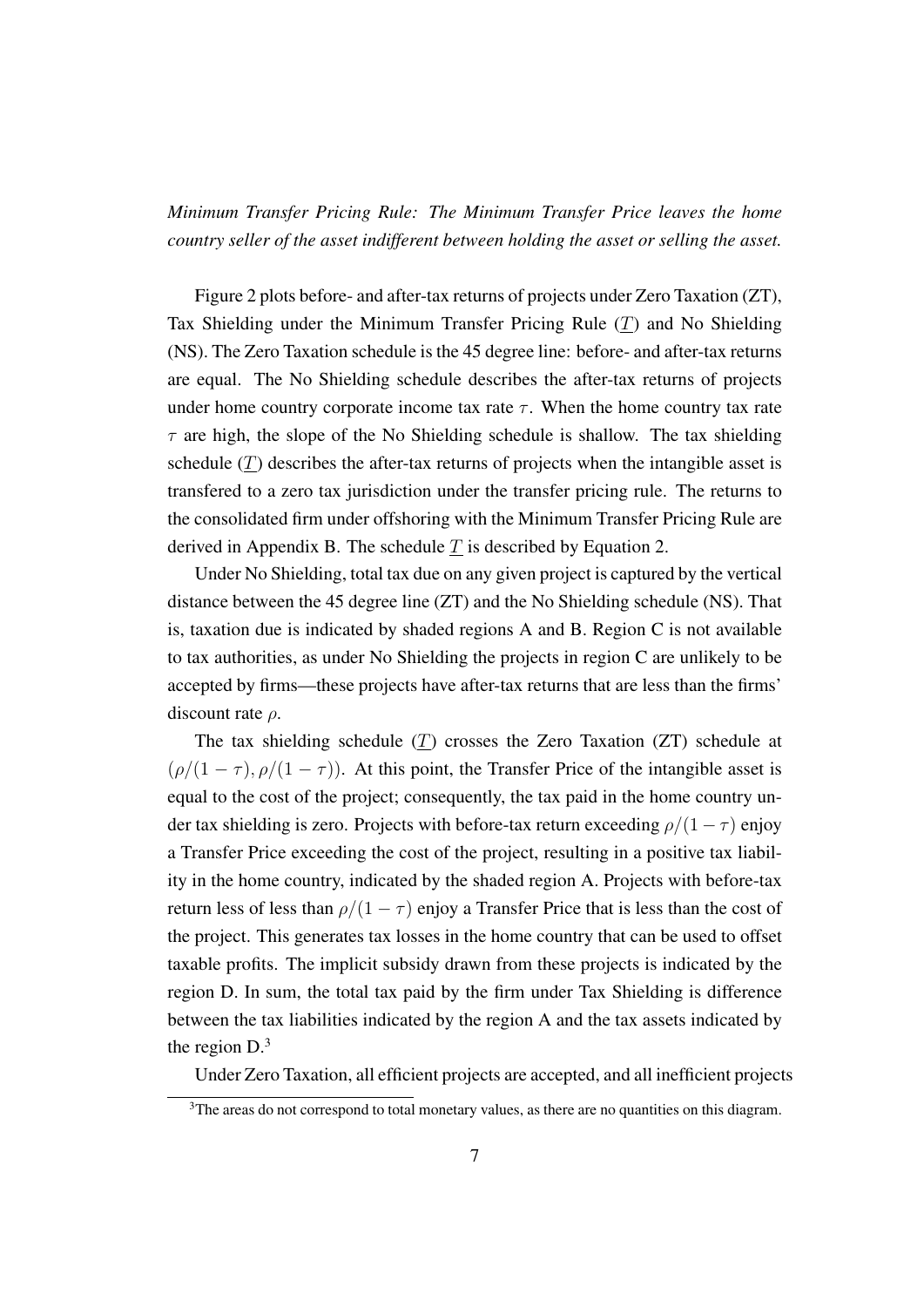

Figure 2: Taxation of projects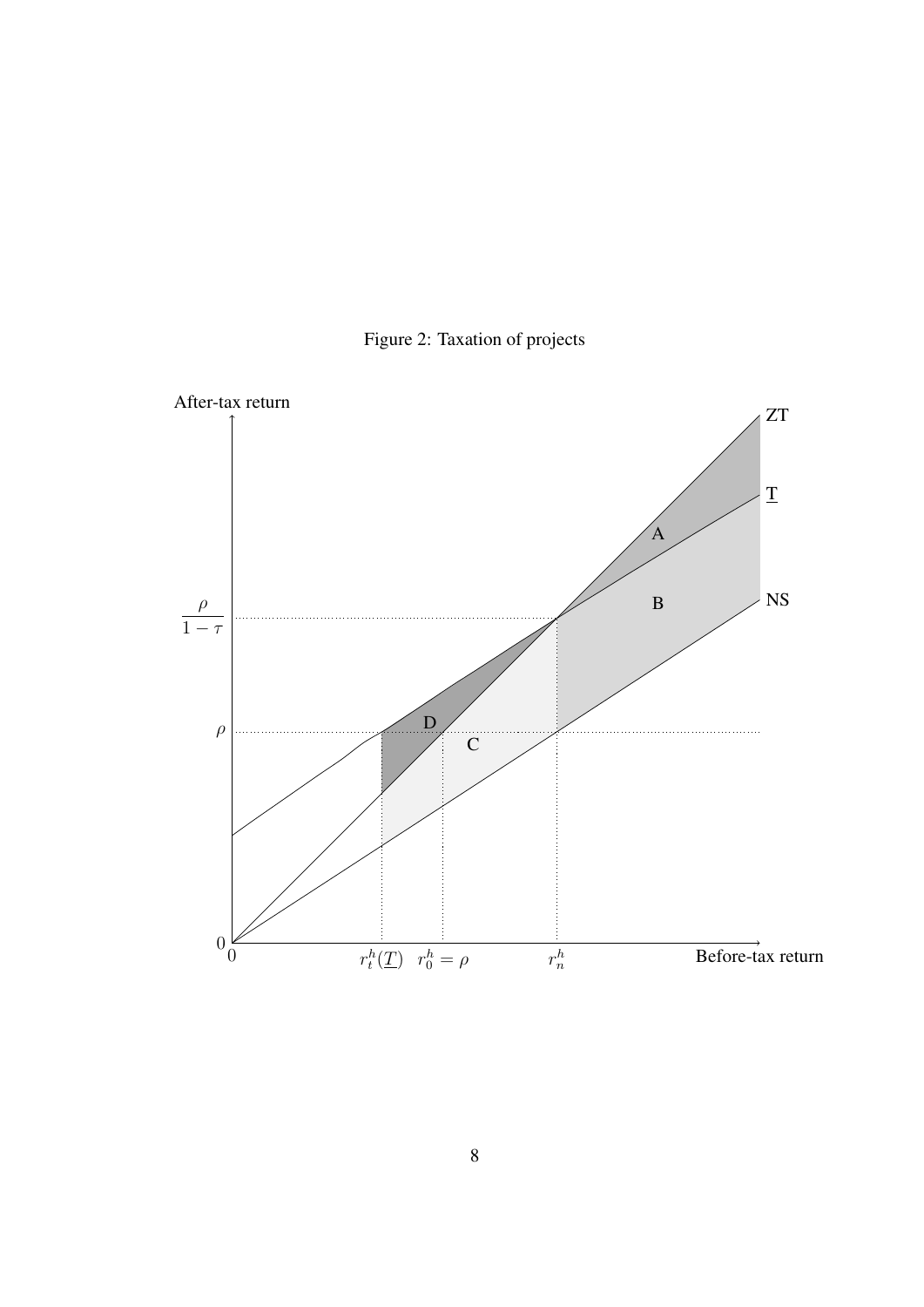are rejected. Under tax shielding, all efficient projects are accepted, and some inefficient projects are also accepted; this is a result of the tax subsidy associated with transfer prices that can fall below the cost of production. Under No Shielding, some efficient projects are rejected when the tax liability associated with the project pulls the after-tax return below the firm's discount rate; all inefficient projects are rejected.

Figure 3 presents the effects of a reduction in the discount rate  $\rho$ . This example is pertinent to recent downward trends in interest rates. The Zero Taxation (ZT) and No Shielding (NS) schedules are unaffected by the change in discount rates. The Tax Shielding (T) schedule is affected, moving downward toward the No Shielding schedule. As the discount rate falls, the Transfer Price  $T$  increases toward the total revenues of the investment project. This increases home country taxable corporate income, which is the difference between the Transfer Price and the cost of the investment. Under Tax Shielding, the minimum Before-Tax return for an acceptable project decreases from  $r_t^h(\underline{T})$  to  $r_t^h(\underline{T})'$ .

Figure 4 considers a fall in the home country's corporate income tax rate from  $\tau$ to  $\tau'$ . This fall in the corporate income tax rate increases the slope of the No Shielding (NS) schedule. The proportion of before-tax returns retained by No Shielding firms increases from  $(1 - \tau)$  to  $(1 - \tau')$ . Under No Shielding, the minimum beforetax return for acceptable projects decreases from  $r_n^h$  to  $r_n^h$ '; a greater share of efficient projects are undertaken. After the reduction in corporate income tax rates, the slope of Tax Shielding  $(T)$  schedule is steeper and the vertical intercept is smaller. The reduction in the corporate income tax rate reduces the tax shield and implicit tax subsidy for low return projects, this reduces the vertical intercept of the Tax Shielding schedule. The reduction in the corporate income tax rate also reduces the amount of tax paid on high return projects; where the transfer price significantly exceeds the cost, this increases the slope of the Tax Shielding schedule. In the limit as the corporate income tax tends to zero, both the No Shielding (NS) and the Tax Shielding schedules would converge to the Zero Taxation (ZT) schedule. For Tax Shielding firms, the minimum before-tax return for acceptable projects increases from  $r_t^h(\underline{T})$  to  $r_t^h(\underline{T})'$ , fewer inefficient projects are accepted. Also, for Tax Shielding firms, projects with before-tax returns between  $r_n^h$  $\int$  and  $r_n^h$  earn tax subsidies under the original tax rate  $\tau$ . Under the new, lower tax rate  $\tau'$  these same projects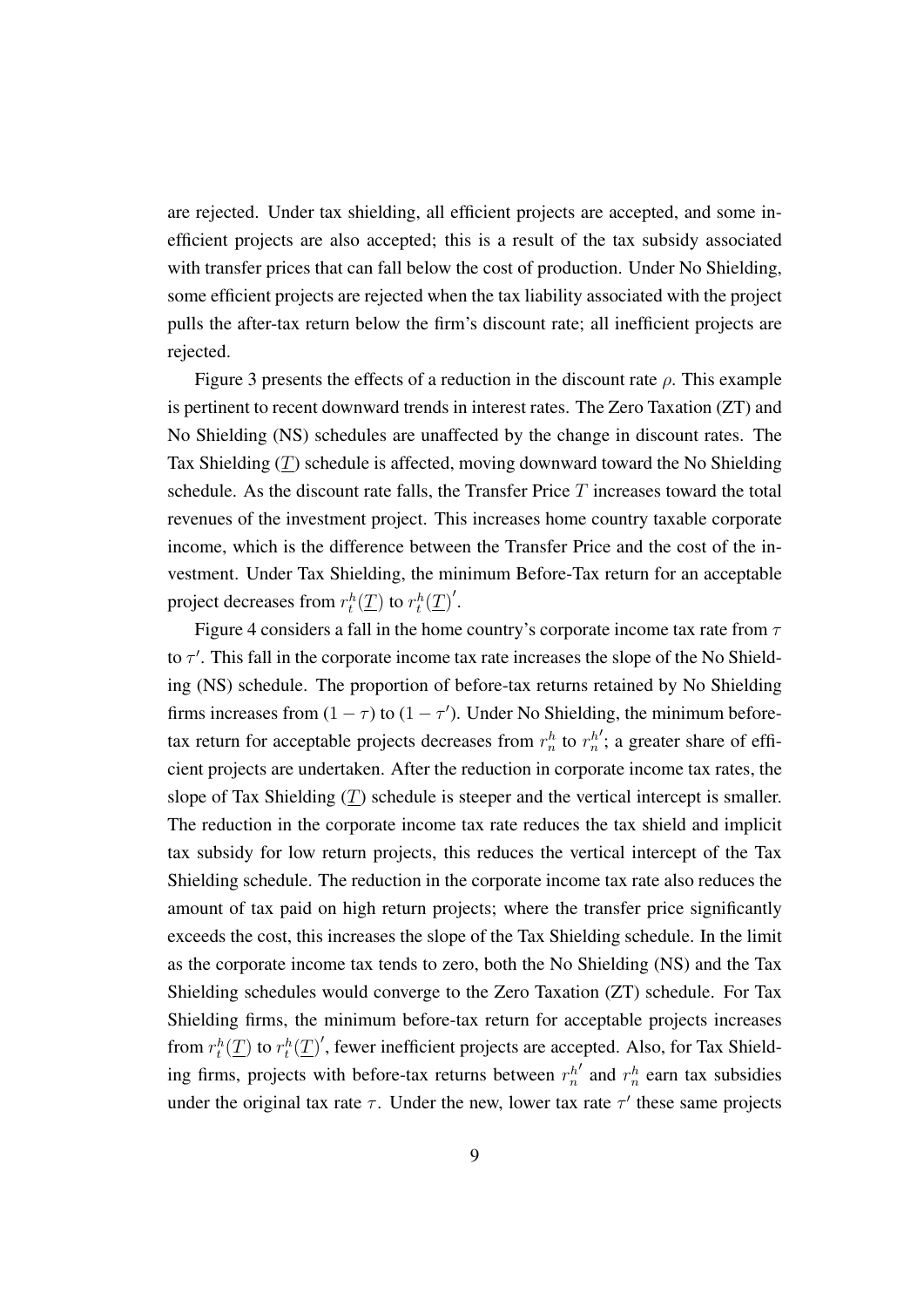

Figure 3: Fall in  $\rho$  to  $\rho'$ .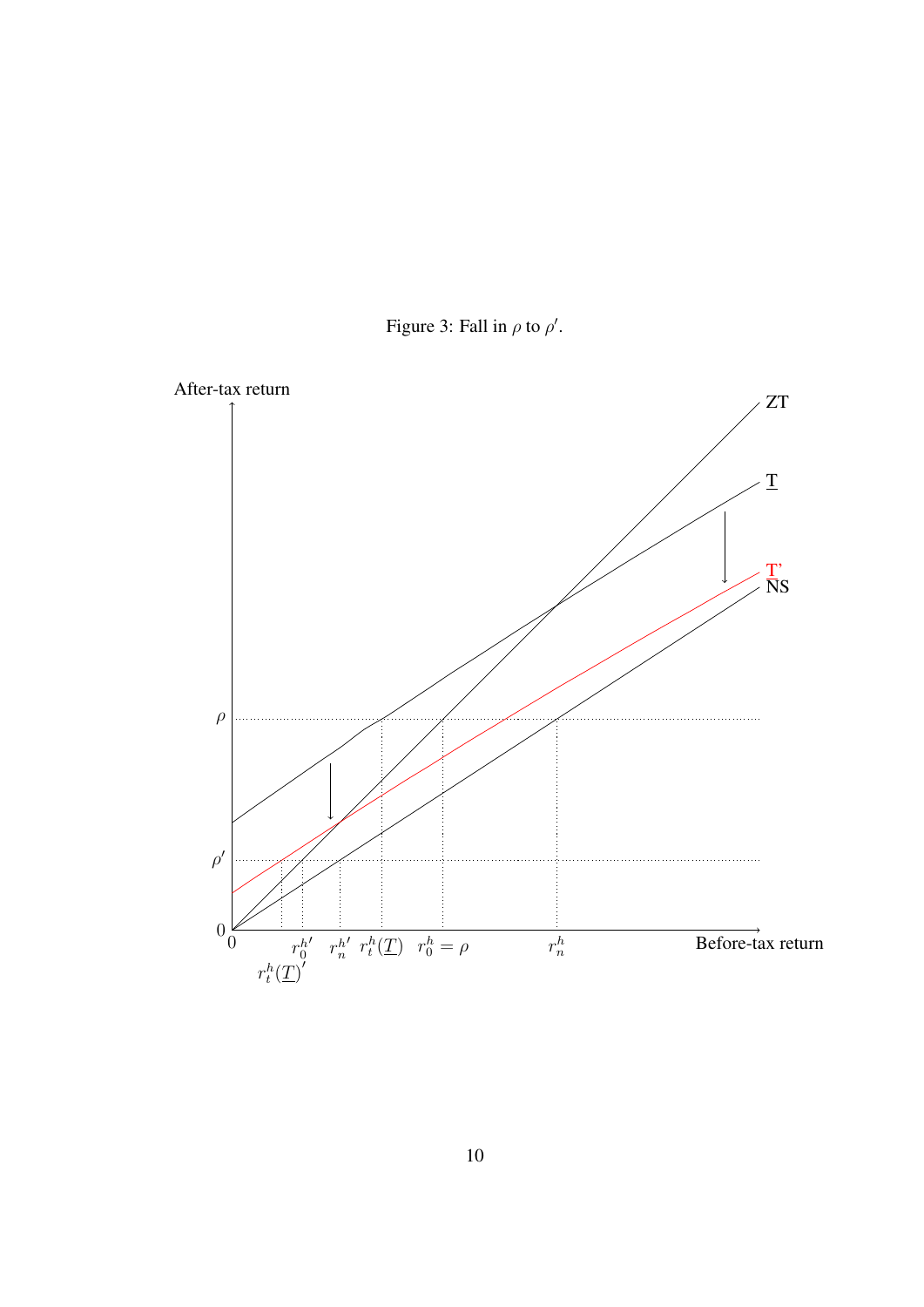

Figure 4: Fall in  $\tau$  to  $\tau'$ .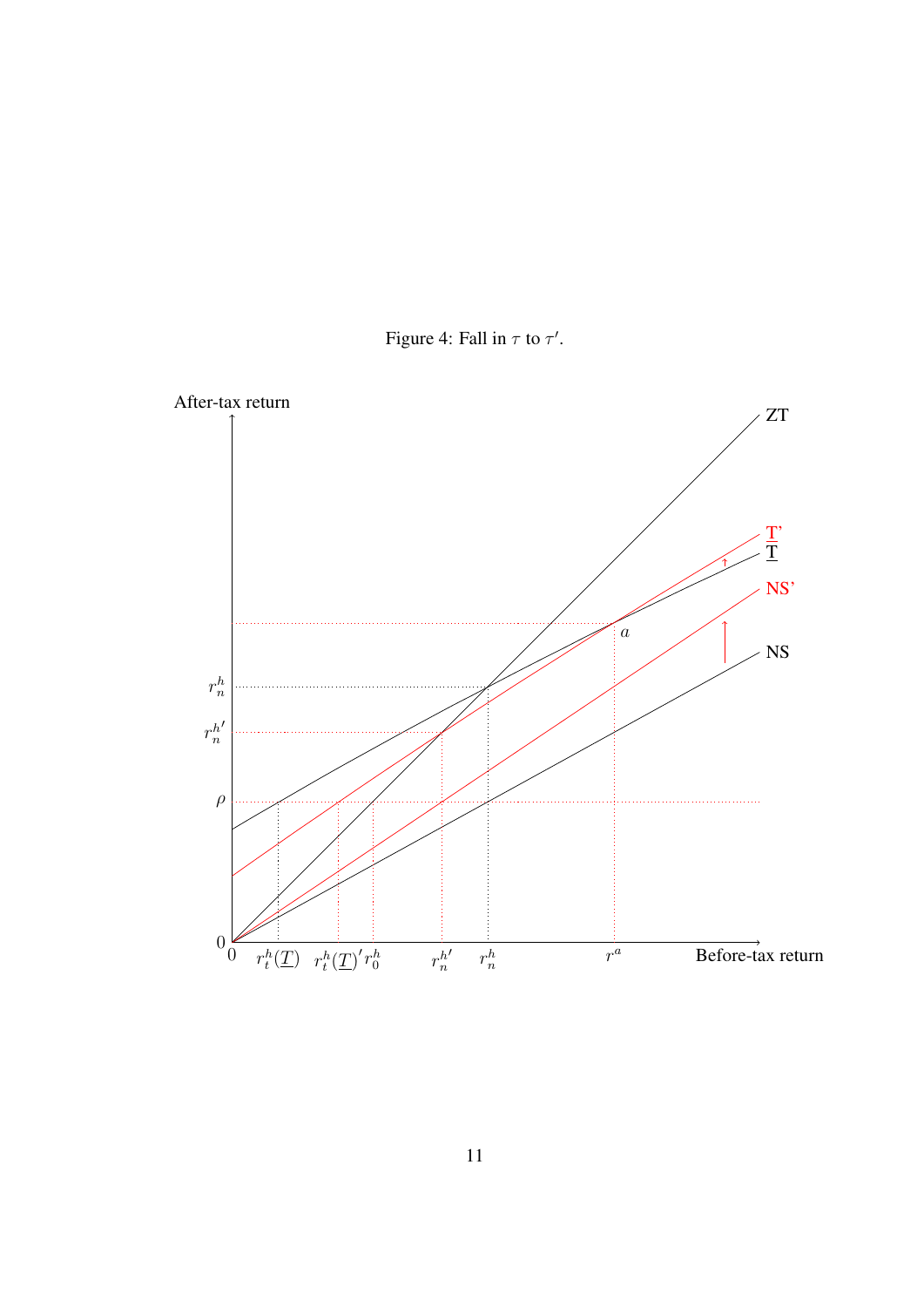incur a positive tax liability.

The immediate fiscal consequences of the decrease in corporate income tax rates are ambiguous. Point a marks the project where the after-tax returns are equated for a Tax Shielding firm before and after the decrease in tax rates. The before-tax return of this project is  $r^a$ . For projects with before-tax returns exceeding  $r^a$ , the tax due from a Tax Shielding firm is greater under the higher tax rate  $\tau$  than under the lower tax rate  $\tau'$ . For projects with before-tax returns less than  $r^a$ , the tax due from a Tax Shielding firm is actually less under the higher tax rate  $\tau$  than under the lower tax rate  $\tau'$ . Projects with before tax returns between  $r_n^h$  and  $r_n^h$  earn tax loss assets under the higher tax rate  $\tau$ , but incur tax liabilities under the lower tax rate  $\tau'$ . The reduction in the tax rate reduces the value of the tax shield, which is high when returns are low. In this way, reductions in corporate tax rates can actually result in increases in corporate tax receipts when firms can offshore intangible assets under the given Transfer Pricing Rule.

#### 2.2 MAXIMUM TRANSFER PRICING

The Transfer Price  $\underline{T}$ , prescribed by the Minimum Transfer Pricing Rule, is the minimum acceptable price to a home firm operating under domestic taxation. As an alternative rule, we might consider the maximum price that would be acceptable to an arms-length purchaser operating in the Tax Haven. We refer to this alternative transfer price as the Maximum Transfer Price, denoted  $\overline{T}$ .

# *Maximum Transfer Pricing Rule: The Maximum Transfer Price leaves the foreign country purchaser of the asset indifferent between purchasing the asset or not.*

The arms-length purchaser is willing to pay, at a maximum, a transfer price such that the project returns the discount rate  $\rho$ . Appendix C presents further details and derivations. Equation 3 describes the  $\overline{T}$  schedule in Figure 6. The  $\overline{T}$  schedule has a lower vertical intercept than the TS schedule. The higher transfer price increases the proportion of investment returns that are taxable in the home country, this lowers the after-tax returns of the investment projects.

Under Tax Shielding with the Maximum Transfer Price  $(\overline{T})$ , investment deci-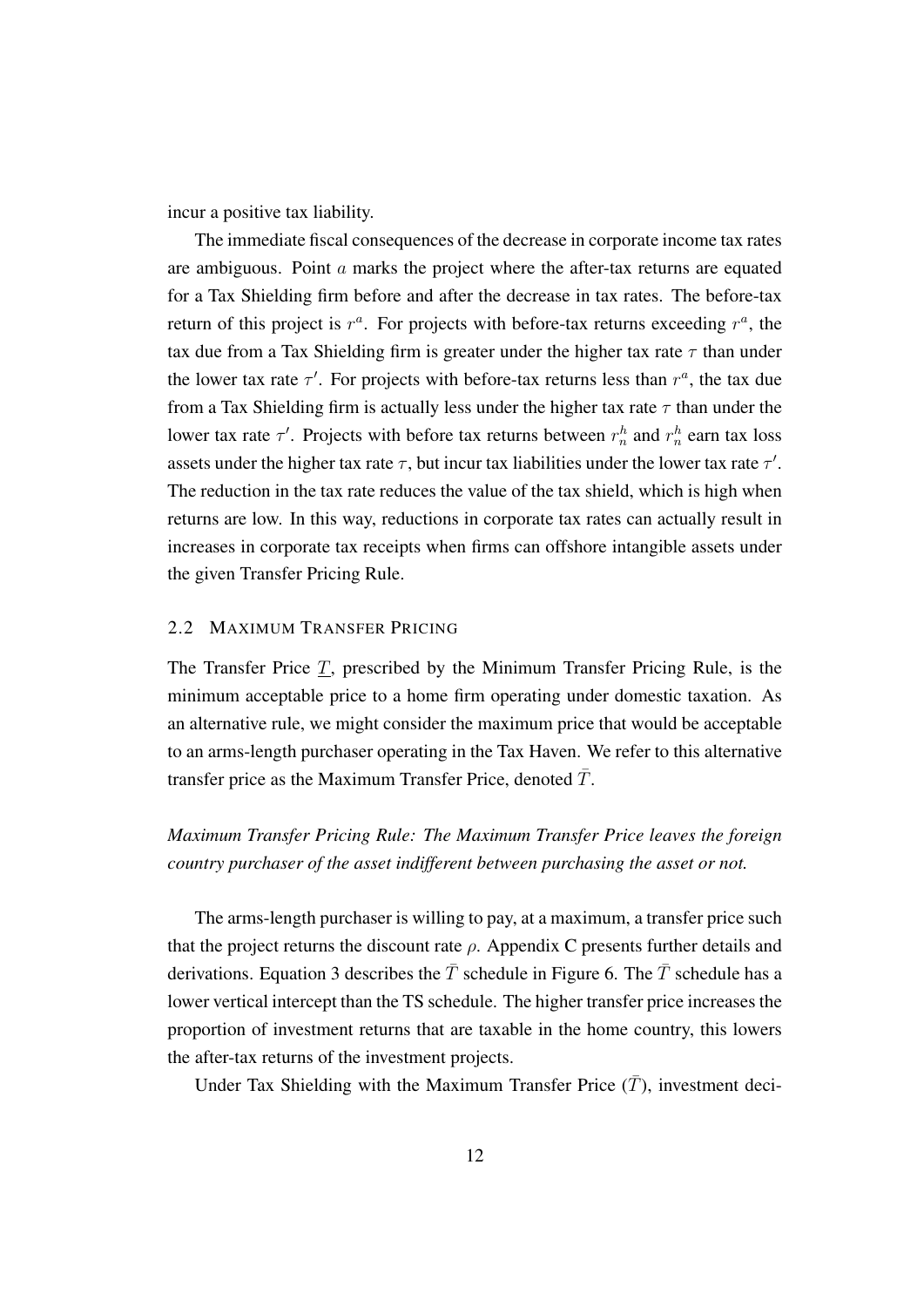

Figure 5: Minimum and maximum transfer prices.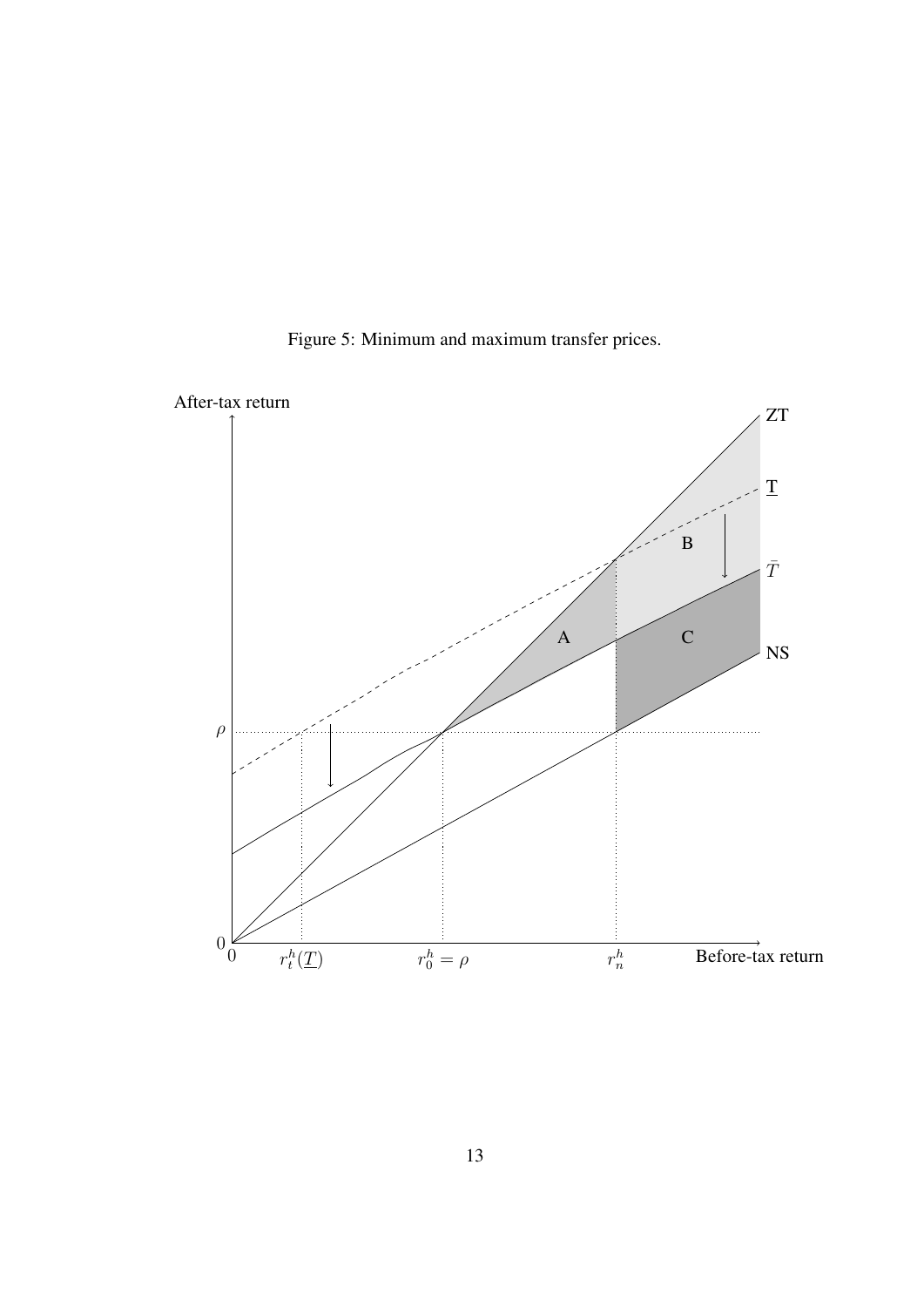sions are efficient. All efficient projects are accepted, and all inefficient projects are rejected. We can see this in Figure 6, the  $\overline{T}$  schedule crosses the 45 degree line and the ZT schedule at  $(\rho, \rho)$ . Consider a project with before-tax return of  $\rho$ : this project will have a Maximum Transfer Price equal to cost, which means that the home country tax liability will be zero. The tax liability due in the home country under  $\overline{T}$  is indicated by the shaded regions A and B. We can compare these regions with the tax liability under No Shielding (NS). The tax liability under No Shielding is indicated by the regions B and C. The immediate fiscal consequences of Tax Shielding with the Maximum Transfer Price are ambiguous. If enough investment projects earn low returns, less than  $r_n^h$ , then it may be the case that total tax paid by the firm increases when they are able to use the Tax Haven compared with the benchmark of No Shielding. This is the case if the Maximum Transfer Pricing Rule is followed. Alternatively, if enough investment projects earn high returns, greater than  $r_n^h$ , then the total tax paid by a Tax Shielding firm will be less than under No Shielding, regardless of which of the two Transfer Pricing Rules considered are enforced.

#### 3 FINANCIAL LEVERAGE

The second tax shield we consider is financial leverage. We propose a simple rule through which the firm can use debt finance to limit the tax liability arising from their investment project. As before, the investment project costs one unit and returns total revenue before tax of  $1 + r$ . Debtholders discount future payments at the common discount rate  $\rho$ . The firm issues debt to finance the proceeds of the intangible investment. The interest expense of the debt is deductible for corporate income tax purposes, reducing the corporate income tax liability of the firm. Appendix D provides further details and working for the Financial Leverage tax shield.

Compare Equation 4 with Equation 3. The after-tax returns under the leverage tax shield are similar to those under the profit shifting tax shield with the maximum transfer pricing rule. The difference in returns between the two strategies relates to the timing of taxation. Under the offshoring strategy, taxes in the home country are due in the initial period, when the asset is transferred to the tax haven. Under the financial leverage strategy, taxes are due upon receipt of revenues in the later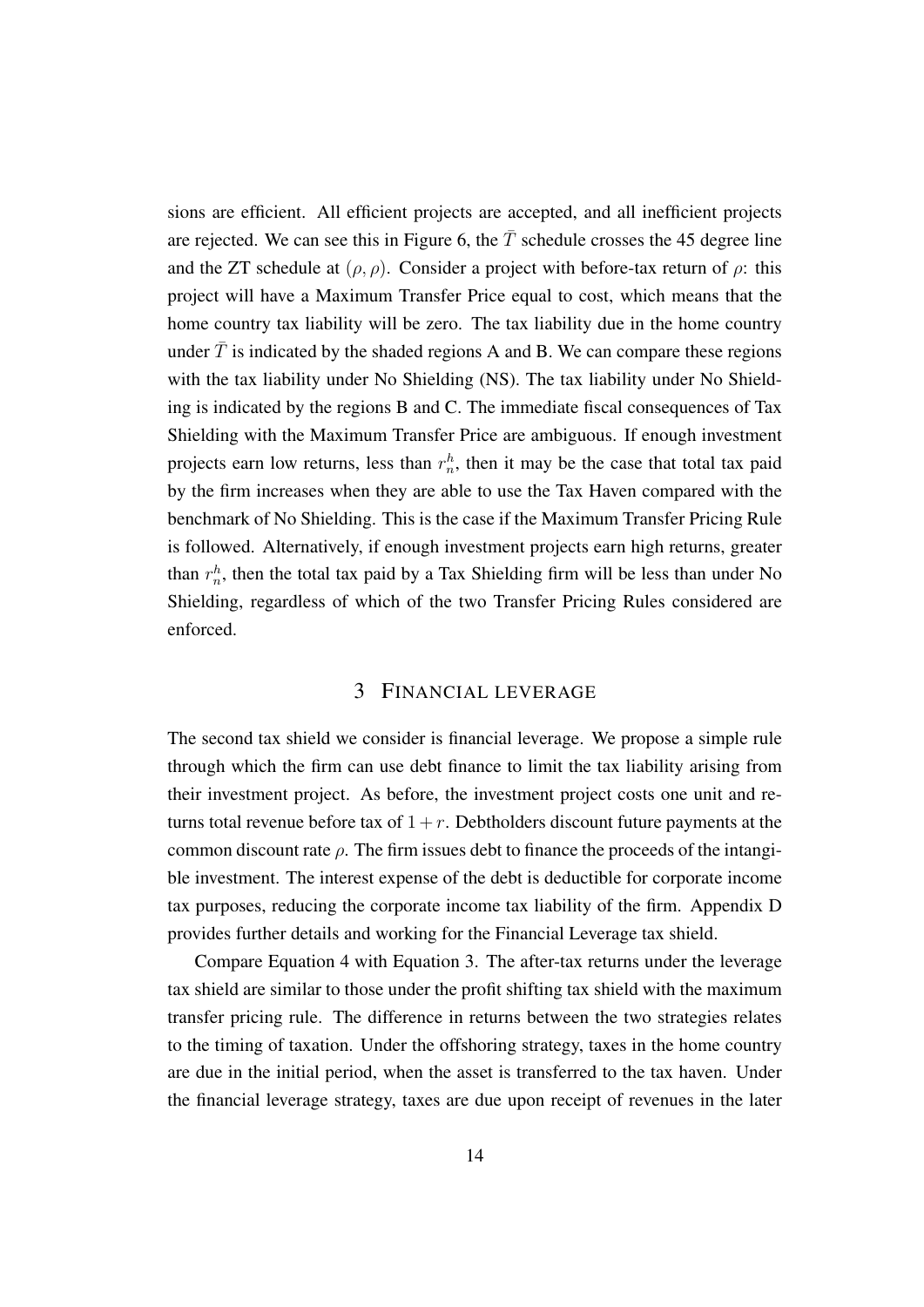period.

The tax collected under the leverage tax shield is also very close to the tax collected under the maximum transfer pricing rule, and we can use Figure 6 to analyse the fiscal and efficiency consequences of the leverage tax shield as in the previous section. To summarise, when firms employ financial leverage as a tax shield, investment decisions are efficient: all efficient projects are accepted and all inefficient projects are rejected. The total fiscal consequences of the tax shield are ambiguous: projects with very high returns ( $r > r_n^h$ ) incur a smaller tax liability under financial leverage than in the absence of tax shields; projects with moderate returns ( $\rho < r < r_n^h$ ) incur a positive tax liability, and would not have been accepted if the tax shield were not present.

### 4 DISCUSSION

Different tax shields can have dramatically different economic consequences, even when the immediate fiscal costs appear similar. The tax gap emerging from a given strategy (legal or illegal) may be illusory if substitute tax shields are available. Firms' choices of tax shields matter for wider economic outcomes, including growth and the frequency and amplitude of recessions. We've seen that debt finance can act as a substitute for the offshoring of intangible assets, with the two strategies resulting in similar immediate reductions in tax liabilities for firms. It is not necessarily the case that the presence of tax shields will always and everywhere reduce total tax receipts; sometimes, tax shields can encourage efficient investments that generate tax revenue and would have not been undertaken in the absence of the tax shield. However when firms can offshore assets, current transfer pricing rules can encourage the undertaking of low return intangible investments, which are inefficient and accrue taxable losses.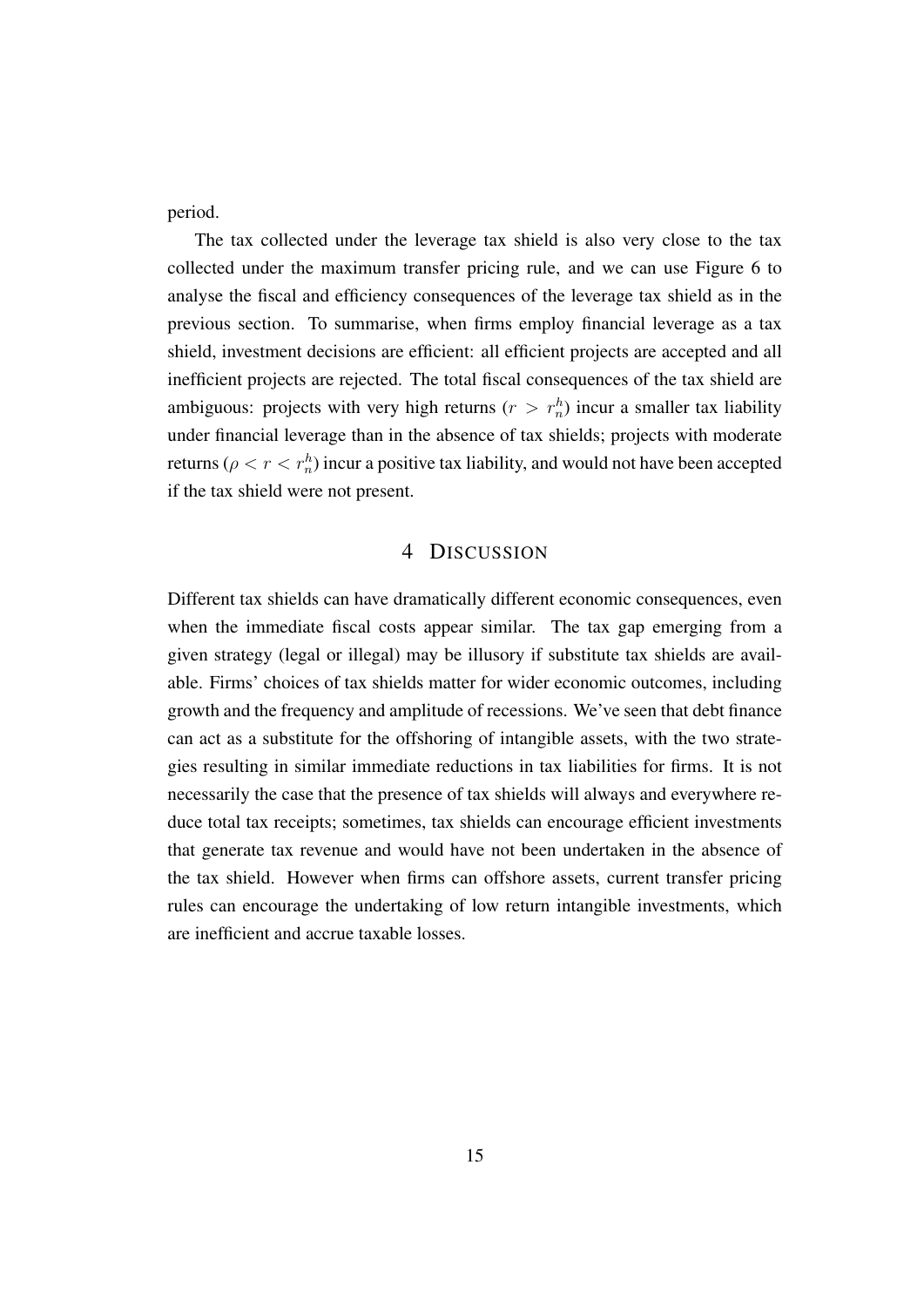

Figure 6: Offshore transfers versus leverage.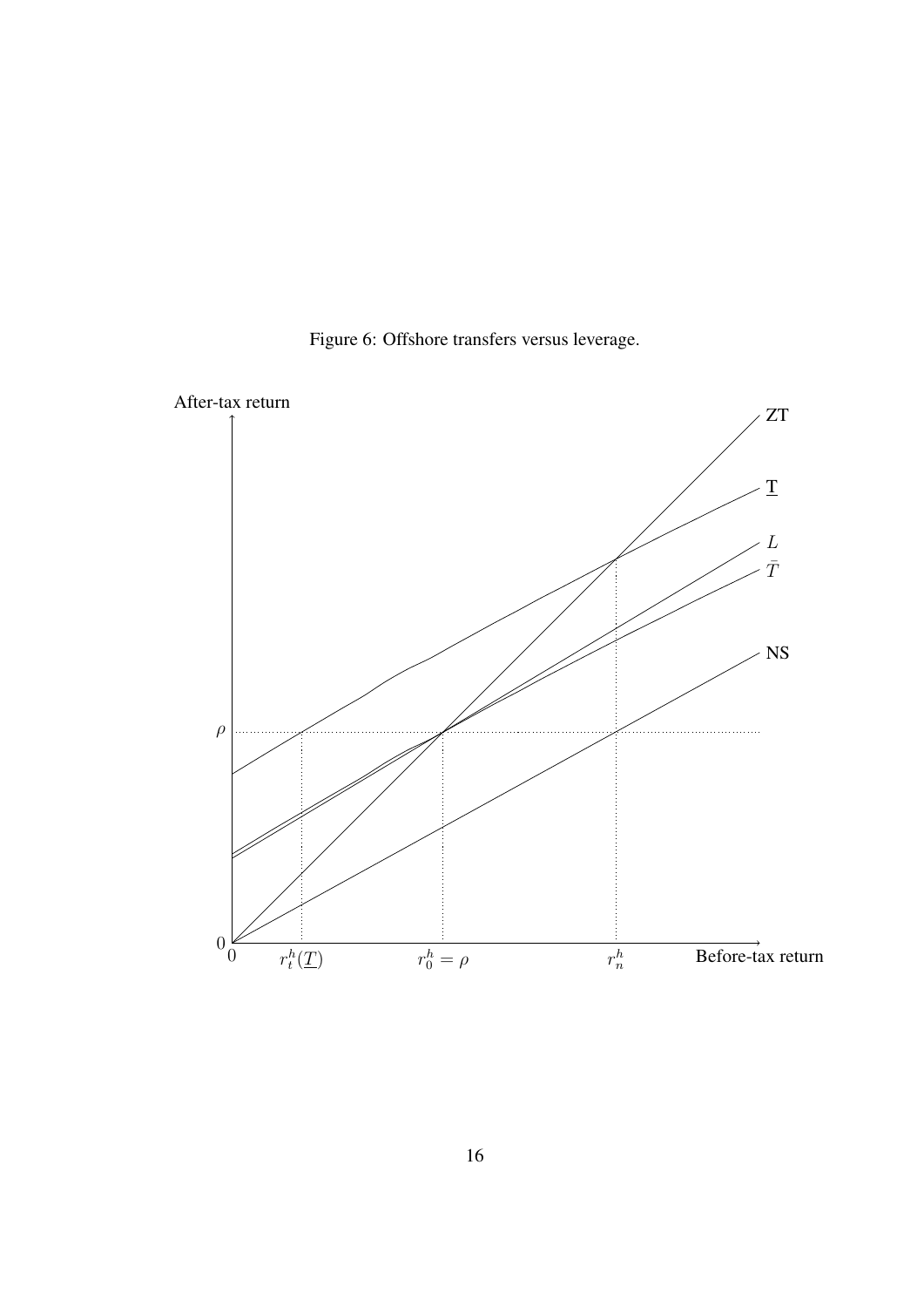#### **REFERENCES**

- Michael G. Allingham and Agnar Sandmo. Income tax evasion: a theoretical analysis. *Journal of Public Economics*, 1(3-4):323–338, 1972.
- Johannes Becker and Ronald B Davies. A negotiation-based model of tax-induced transfer pricing. Working Papers 1409, Oxford University Centre for Business Taxation, 2014.
- Ronald B. Davies, Julien Martin, Mathieu Parenti, and Farid Toubal. Knocking on Tax Haven's Door: Multinational Firms and Transfer Pricing. The Institute for International Integration Studies Discussion Paper Series iiisdp464, IIIS, December 2014.
- Mihir A. Desai and Dhammika Dharmapala. Corporate tax avoidance and highpowered incentives. *Journal of Financial Economics*, 79(1):145–179, 2006.
- Alfred Duncan and Charles Nolan. Objectives and Challenges of Macroprudential Policy. Working Papers 2015-22, Business School - Economics, University of Glasgow, September 2015.
- John R. Graham and Alan L. Tucker. Tax shelters and corporate debt policy. *Journal of Financial Economics*, 81(3):563–594, 2006.
- Harry Huizinga and Luc Laeven. International profit shifting within multinationals: A multi-country perspective. *Journal of Public Economics*, 92(5-6):1164–1182, 2008.
- Jeffrey Lacker and John Weinberg. Optimal contracts under costly state falsification. *Journal of Political Economy*, 97(6):1345–63, 1989.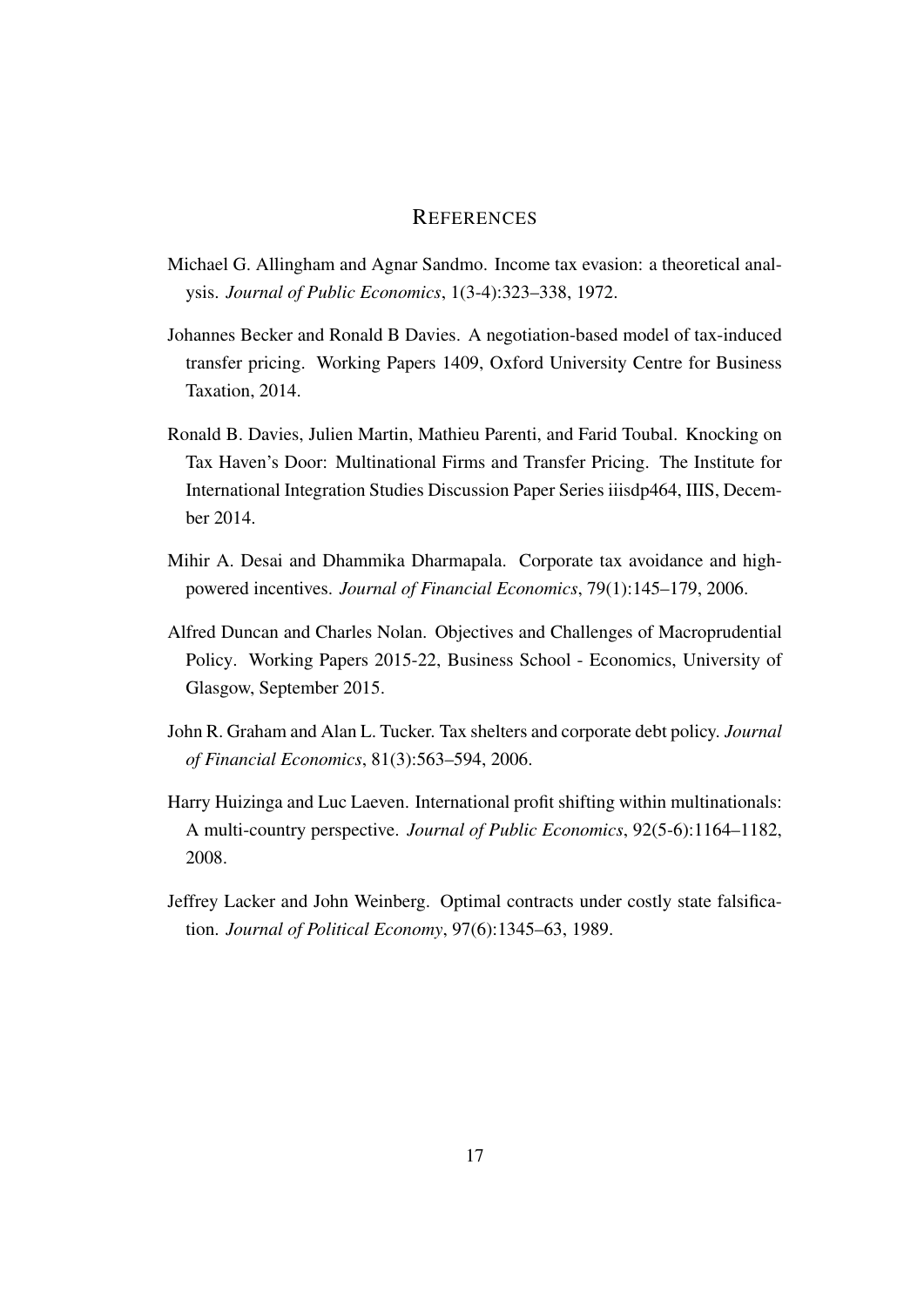Table 1: Cash flows for offshoring firm

| Hold asset | $-(\frac{1}{2})$ |  |
|------------|------------------|--|

Table 2: Cash flows for home country firm

| Time       |                               |               |
|------------|-------------------------------|---------------|
| Hold asset |                               | $R-\tau(R-C)$ |
|            | Sell asset $ -C+P-\tau(P-C) $ |               |

#### A RETURNS TO OFFSHORED INTANGIBLE INVESTMENTS

Consider a firm implementing a strategy of offshoring their intangible asset. After producing their intangible asset at cost  $C$ , the asset is transferred from the home country to the tax haven. This transfer incurs a tax liability in the home country of  $\tau(T - C)$ , where  $\tau$  is the home country tax rate and T is the transfer price. At time 1, the asset returns revenue  $R$  in the tax haven. Table A presents the timing of cash flows for the consolidated firm. The after tax returns to the consolidated firm under a strategy of transferring intangible assets offshore is described as follows:

$$
r_t = \frac{R}{C + \tau(T - C)} - 1\tag{1}
$$

### B MINIMUM TRANSFER PRICE

The home country firm would be willing to sell the asset if the present value of cash flows from the asset are less than the sale price of the asset  $S$ , net of taxes. Table B presents the cash flows to the home country firm under two scenarios: holding the asset to maturity (in the high tax country), and selling the asset at price P.

In sum, the home country would be willing to sell the asset if the following inequality holds:

$$
-C + P - \tau(P - C) \ge -C + \frac{1}{1+\rho}(R - \tau(R - C))
$$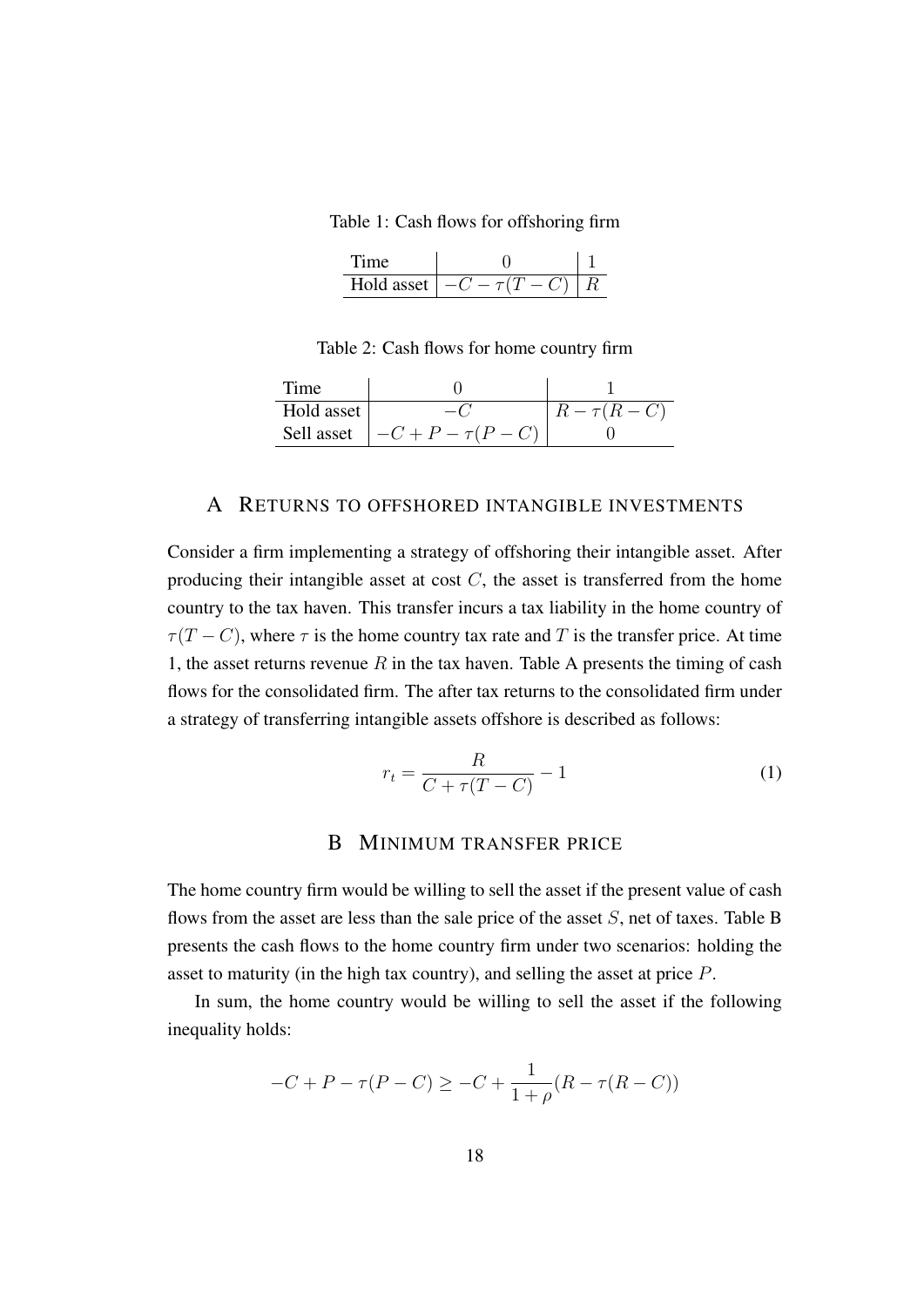At the minimum sale price acceptable to the home country firm, the above inequality binds. We can rearrange to solve for sale price S, which corresponds to the minimum transfer price consistent with arms-length trade, T:

$$
\underline{T}(1-\tau) + \tau C = \frac{1}{1+\rho}(R - \tau(R - C))
$$

$$
\underline{T} = \frac{1}{1+\rho} \left[ R - \frac{\tau}{1-\tau} \rho C \right]
$$

Using 1, we can determine that a firm using an offshoring strategy will earn after tax returns  $r_t(T)$ 

$$
r_t(\underline{T}) = \frac{(1+r)}{(1-\tau) - \frac{\rho}{1+\rho}\frac{\tau^2}{1-\tau} + \frac{\tau}{1+\rho}(1+r)} - 1
$$
 (2)

### C MAXIMUM TRANSFER PRICE

Consider a hypothetical firm based in the tax haven who wishes to purchase the intangible asset from the home country firm. The foreign firm would be willing the purchase the asset at any price that allows them to earn a net return equal to the commonly shared discount rate  $\rho$ . Any sale price P must therefore satisfy

$$
P \le \frac{R}{1+\rho}.
$$

The right hand side is the present value of future returns from the project. At the maximum transfer price, the above equation binds with equality. The maximum transfer price is therefore

$$
\bar{T} = \frac{R}{1+\rho}.
$$

Using 1, the after tax returns to the consolidated firm under a strategy of transferring intangible assets offshore under maximum transfer pricing is described as follows:

$$
r_t(\bar{T}) = \frac{r - \tau \left(\frac{r - \rho}{1 + \rho}\right)}{1 + \tau \left(\frac{r - \rho}{1 + \rho}\right)}\tag{3}
$$